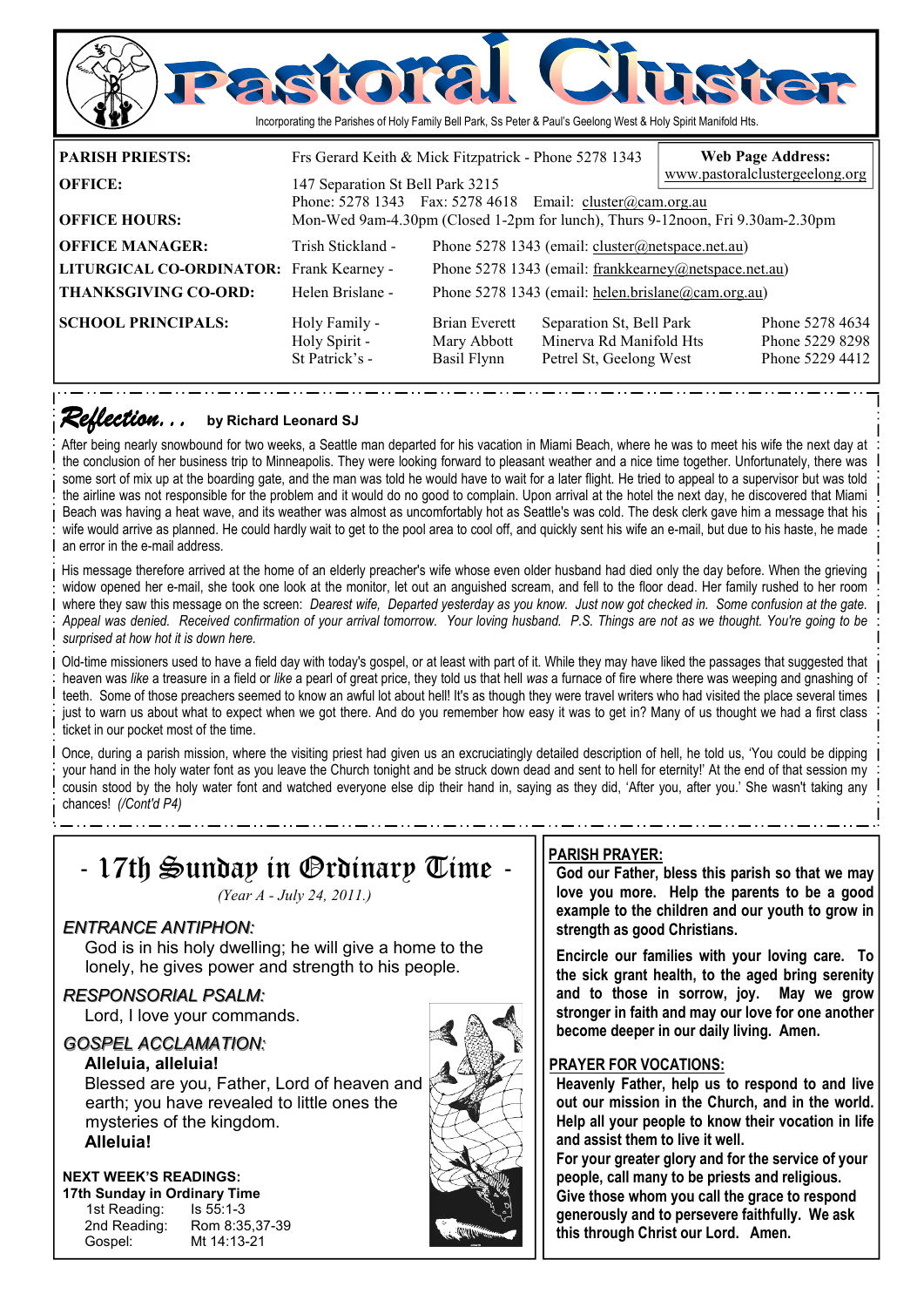## The Pastoral Cluster at Prayer

## WEEKEND MASSES:

### Holy Family, Bell Park: Holy Spirit, Manifold Hts: Ss Peter & Paul's, Geelong West:

*English… 8am and 9.30am (Sunday) 6.00pm Sat 5.00pm Sat* 

 *11am - 1st, 3rd & 5th Sundays 11am - 2nd and 4th Sundays 9.30am - Italian Mass at St Patrick's* 

*Croatian… 11.30am (1,3,4,5th Sunday), 12.30pm (2nd Sunday) - Slovenian…11.30am (2nd Sunday)* 

WEEKDAY MASSES:

| <b>Holy Spirit:</b>                           | 9.00am Wed, 11am Fri and 9am Sat. Reconciliation after Saturday Mass |
|-----------------------------------------------|----------------------------------------------------------------------|
| <b>Ss Peter &amp; Paul's:</b><br>7.30pm Thurs |                                                                      |

**Grace McKellar Centre:** 10.15am - 1st, 3rd, 5th Tues; **Maryville Nursing Home:** 11am Tues; **Multicultural Centre:** 1.30pm - 1st Fri **Vincentian Village:** 3.00pm -Mon

### COMMUNAL PRAYER:

| Mon   | Holy Family Women's Prayer Group   |
|-------|------------------------------------|
| Tues  | <b>Meditation Group</b>            |
| Wed   | Prayer of the Church               |
| Wed   | Holy Family Women's Prayer Group   |
| Thurs | Italian Prayer Group               |
| Fri   | Adoration of the Blessed Sacrament |
| Fri   | <b>Divine Mercy</b>                |
| Sat   | Rosary                             |

**Wed...** *Prayer of the Church Before 9am Mass Holy Spirit Church*  **Fri...** *Divine Mercy 3.00pm Holy Spirit Church* 

**Mon...** *Holy Family Women's Prayer Group 10.00am Holy Family Community Centre*  **Tues...** *Meditation Group 5.30pm Holy Family Community Centre*  **Wed...** *Holy Family Women's Prayer Group 10.00am Holy Family Community Centre*  **Thurs...** *Italian Prayer Group 10.00am St Patrick's Chapel*  **Holy Spirit Church Sat...** *Rosary After 9am Mass Holy Spirit Church* 

### **OUR LADY'S STATUE:**

**July** 25 - Dunlop family, 13 May St; **Aug 1** - Mileto family, 82 Sladen St; **Aug 8** - Sharry family, 23 Lily St *If anyone would like to have our Lady's Statue or if you could spare an hour a month to help Tina Montalto, ph 5278 9314.* 

## **AS A COMMUNITY WE PRAY FOR:**

**RECENT DEATHS:** Norma Beckley, Fr Paul Ryan, Michael Adamyk, Francisco Ruiz **ANNIVERSARIES:** Cosimo Mileto, Jozefa Pozar, Zora Petrevcic, Louisa Rodrigues, Diana & James Horoba, Aloes Iskra, Garry Dougherty, Peter Javni, Angela Giampieri **BAPTISMS:** Noah Ivisic, Archie Law (P&P) PRAY FOR THE SICK: Bernie Dalton, Florence Williams, Pasha Alden, Wendy Commons, Margaret Donaghy, Maria Law, Peter Farrar, Doris Boyle, Heidi Maguire, Joan Bellew, Kate Jennings, Nevenka Juraga, Felix Capicchiano,

Dianne Rickey, Liam Shay, Joseph Escorse, Gillian Henry, Anthony Dunn, John O'Neill, George Carmody *(Please note: After approx five weeks names will be deleted from the sick list please phone the office if you wish names reinserted)* 

**ROSTER FOR NEXT SUNDAY, JULY 31, 2011.**

(5th Sunday of the Month**)** 

**HOLY FAMILY 8.00AM 9.30AM**

## **Ss PETER & PAUL'S:** 5.00PM<br>
Commentators A Henderson M Foley

 $\overline{\text{Commentators}}$ Readers **G Tolan** Projectionist **R** Zarb

Commentators FO'Neill **F** Commentators **M** Lukesic Lectors L Kelly **Contained A L Kelly** M Baird, P Gizycki Special Ministers L Sells, E Kelly, B McFarlane D Lunn, P McBride, J McMahon, C Simpson, V Resciniti Welcomers L&E Kelly **E Glynn** 

### **HOLY SPIRIT:** 6.00PM 11.00AM

Commentators **P Delahunty** P Delahunty Lectors E Cotter, P Dickson G Brown Special Ministers C McShanag, G Harrison, E Cotter P&B Delahunty, V Trinder Welcomers M Brown, D McFarlane I Cleary, L Coles, V Trinder<br>
Projectionist T McShanag T Cleary, D Brown T McShanag T Cleary, D Brown

Special Ministers A Henderson, G Tolan, Dean Dougherty H&M Broekman, D Dougherty, M Mirabile, M Foley, J Gailius<br>Welcomers R&K Maddalena M Broekman, D Dougherty, D Lipinski M Broekman, D Dougherty, D Lipinski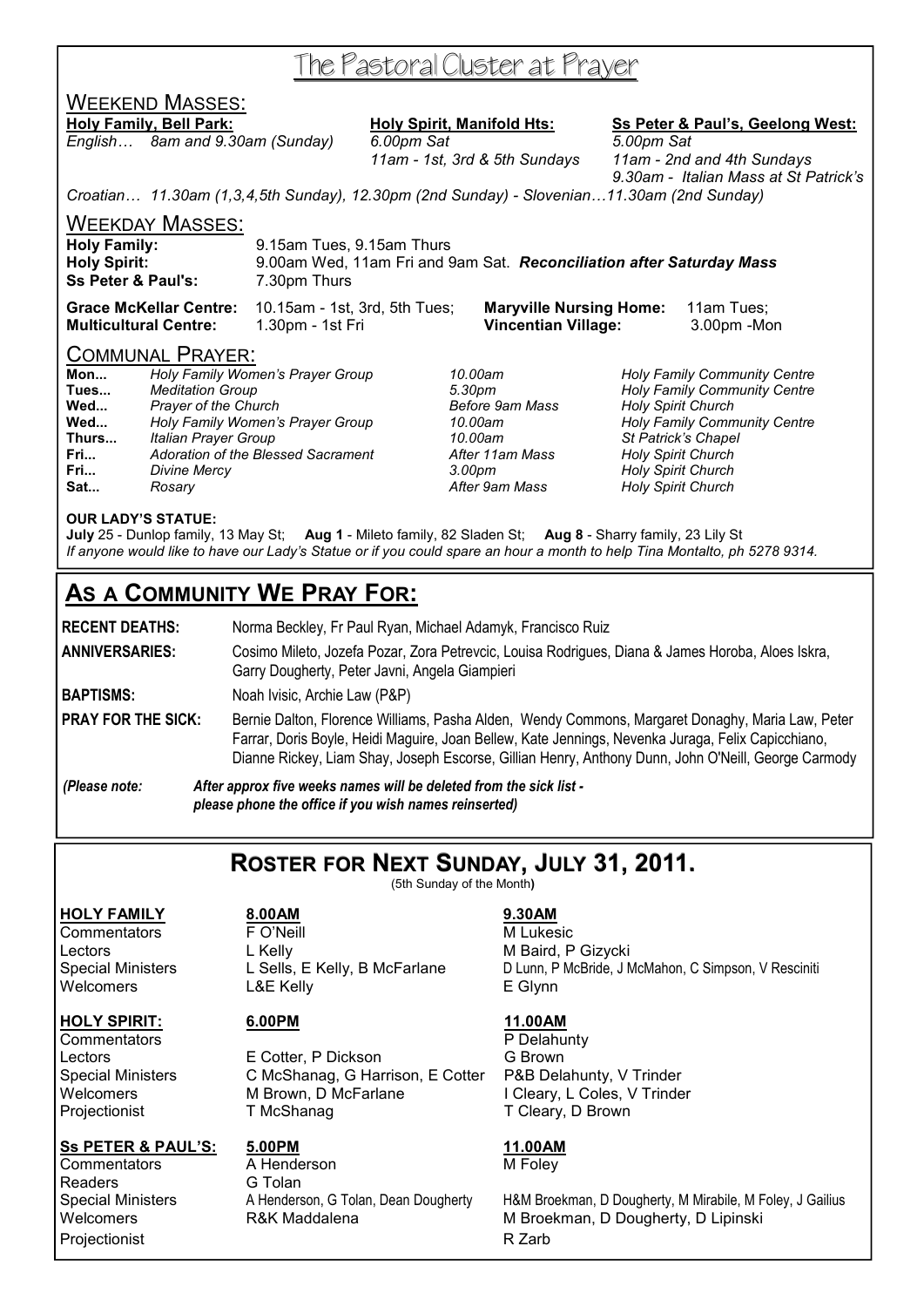## Recurring Activities in the Cluster:

| Holy Family Casserole lunch -<br>Holy Family Women's Group -                                                                    | Third Sunday of each month at the Community Centre from 12noon a Casserole lunch BYO to share<br>First Monday evening of each month at the Community Centre 7.00pm |                                                                    |  |  |
|---------------------------------------------------------------------------------------------------------------------------------|--------------------------------------------------------------------------------------------------------------------------------------------------------------------|--------------------------------------------------------------------|--|--|
| St Vincent de Paul -                                                                                                            | Holy Family meet 1st and 3rd Tuesdays at the Community Centre, 7.30pm                                                                                              |                                                                    |  |  |
|                                                                                                                                 | Ss Peter & Paul's meet 4th Thursday 2pm in the Small Hall                                                                                                          |                                                                    |  |  |
|                                                                                                                                 | Holy Spirit meets 1st and 3rd Tuesdays 7.00pm in Holy Spirit Hall                                                                                                  |                                                                    |  |  |
| <b>Baptism Preps -</b>                                                                                                          | 2nd and 4th Mondays 7.30pm in the Community Centre                                                                                                                 |                                                                    |  |  |
| Children's Liturgy -                                                                                                            | Holy Family -                                                                                                                                                      | 1st and 3rd Sunday at 9.30am Mass (during school term)             |  |  |
|                                                                                                                                 | Holy Spirit -                                                                                                                                                      | 1st and 3rd Sundays at 11am Mass (during school term)              |  |  |
|                                                                                                                                 | Ss Peter & Paul's-                                                                                                                                                 | 2nd and 4th Sunday at 11.00am Mass (during school term)            |  |  |
| Playgroup -                                                                                                                     | Holy Spirit School -                                                                                                                                               | Monday 9.30am-11.30am. 0-3 years Indoor/outdoor play. Ph 5229 8298 |  |  |
| Manifold CWL -                                                                                                                  | Holy Spirit Hall, First Tuesdays in the month                                                                                                                      |                                                                    |  |  |
| Italian Mass -                                                                                                                  | First Thursday of the month in St Patrick's Chapel                                                                                                                 |                                                                    |  |  |
| <b>Catholic Deanery Solo Group -</b>                                                                                            | Dinner at Desma's every 1st Tuesday of the month at 6.30pm. Bookings phone 5278 2712.                                                                              |                                                                    |  |  |
| Ss Peter & Paul's Luncheon -                                                                                                    | Second Sunday of each month, 12noon in the small Hall.                                                                                                             |                                                                    |  |  |
| <b>Catholic Diners' Club -</b>                                                                                                  | Second Tuesday of each month, 6pm at Dromoland. Dinner & Guest speaker. Ph Terry on 5221 7339                                                                      |                                                                    |  |  |
| If you wish to know more about these groups, as well as about our Sacramental Program for children in non-Catholic schools, our |                                                                                                                                                                    |                                                                    |  |  |

*Baptism and Wedding procedures, our Partnership with the Columbans in the Philippines and so on, please visit our webpage: www.pastoralclustergeelong.org*

# **22 Cluster News \***

**RELAY FOR LIFE 2012:** Parishioners who register for the 2012 Relay for Life Event before the end of July this year, will be entered in a Lucky Draw for a \$750 Voucher for Coles, Myers or Bunnings. Registration forms available after Mass or at the Cluster Office. Must be returned before **July 27!** 

**VINNIES BLANKET APPEAL:** Going to the Geelong v Melbourne game on Saturday 30th July at Skilled Stadium? Why not bring a new doona or good used blankets and coats for **Vinnies Blanket Appeal?** Vinnies volunteers will accept donations outside the main gate and items will be used to re-settle homeless people and refugees in the Geelong Region.

**VOLUNTEER - ST VINCENT DE PAUL:** Can you assist with the bread run on July 27 and August 24 and 31? Please call Sr Concepta on 5277 3620 / 0421 470 490. Your support would be greatly appreciated.

### **VICTORIAN CATHOLIC SCHOOLS AT A GLANCE 2011:**

This week we welcome back the school staff and children. As we begin the term it is good to recognise and celebrate the important role the Catholic Schools play in our community. Outlined below are some of the statistics in the Archdiocese of Melbourne, which includes Geelong...

*Victorian Catholic Schools provide the Catholic and wider community with a high quality education system that focuses on the development of the whole person and their contribution to the common good.*  Victorian Catholic schools:

- are established under the authority of the bishop in their diocese. There are four dioceses in Victoria Melbourne, Ballarat, Sandhurst and Sale
- comprise the sixth largest education system in Australia
- educate over 22% of all Victorian school students
- are characterised by a diverse range of settings in terms of size, type and educational need
- serve families from across the socio-economic spectrum and are highly attentive to the needs of their community
- are funded by a combination of government and parent income with approx 79% of funding received for recurrent purposes from government sources.

*Number of Victorian Catholic Schools by School Type:*  **Melbourne =** 256 Primary, 66 Secondary, 6 Special (Total 328 schools)

### *Full Time Equivalent (FTE) Enrolments:*

*Catholic Schools Vic by Diocese and class type, Feb 2011:*  **Melbourne =** Primary 77,890.9, Secondary 66,613.2, Ungraded 77.8 (All Classes 144,581.9)

### *FTE Staff (teaching and non-teaching): Catholic Schools Vic, by diocese and gender, Aug 2010:*

**Melbourne =** Male 2,875.0, Female 7,058.2 (Persons 9,933.2)

### *Non-Teaching Staff:*

**Melbourne =** Male 768.4, Female 2,359.6 (Persons 3,128.0)

**STEWARDSHIP CORNER** - *Thoughts on Giving* 

*"We know that all things work for good for those who love God, who are called according to his purposes." (Romans 8:28)* 

Do you really trust God? Do you believe that all things work for Good?

Faith is a challenge for everyone at times. However, when we wholeheartedly place our trust in God we will never be disappointed.

**A VOCATION VIEW:** 

**Finding our vocation in life is like finding a buried treasure. We will do whatever we have to in order to be able to possess it. Finding the treasure is a gift, possessing it is our vocation.**